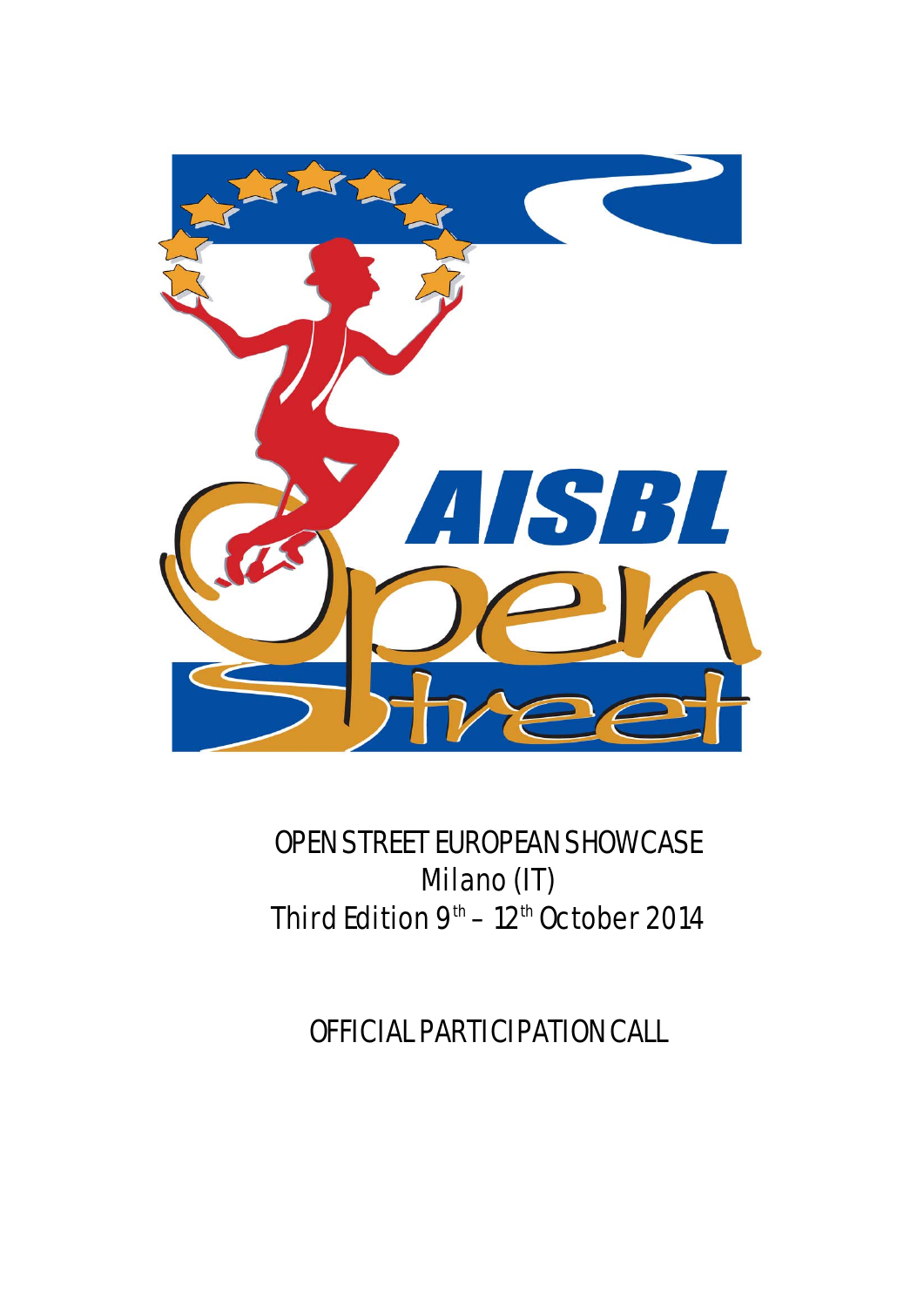## Preamble

The International Association **OPEN STREET aisbl**, in view of the agreement with the **Municipality of Milan** for carrying out the 3rd edition of the European Showcase of Street Arts that, as per initiative of the City administration, will take place in MILAN, from 9th to 12th October 2014 ,

thanks to cooperation and support of following **FOUNDER MEMBERS**:

**FNAS - FEDERAZIONE NAZIONALE ARTE DI STRADA (IT)** 

**COMUNE DI MONTEGRANARO (IT) organizer of VEREGRA STREET International Festival** 

**TEATRUL NATIONAL RADU STANCA SIBIU (RO) organizer of Sibiu International Theater Festival** 

**VILLE DE ROCHEFORT (FR) organizer of ROCHEFORT VILLE EN FÊTE** 

**AYUNTAMIENTO DE LEIOA (ES) organizer of UMORE AZOKA Feria de Artistas Callejeros** 

**NEUE GRUPPE KULTURARBEIT E. V. (DE) organizer of LA STRADA Int. Strassenzirkusfestival, Bremen** 

**UMETNIČKA ASOCIJACIJA INBOX (SRB) organizer of International Festival Ulicnih Sviraca - Novi Sad** 

**MANANA PRODUCTION HOUSE (PL) organizer of Int. Street Artists Festival Ulicznicy – Gliwice** 

issues the present participation call for the **OPEN STREET EUROPEAN SHOWCASE 2014.** 

## Participation Call

## **Art 1. General Aims**

Following a firmly Europeanist inspiration, in line with the statute objectives of Open Street aisbl and in continuity with the inspiring values of OPEN STREET EUROPEN FORUM for street arts, born in 2010, the international showcase will be an occasion to create an European marketplace for street show, taking care to the specific cultural frames of every single country of continent, without any prejudice regarding structural and financial sources they have availability of in order to let the circulation of own productions on international scene. It intends to facilitate the development of an European identity of popular performing art as inevitable element for the process of cultural integration. It intends to help the development of an OPENED network of institutional and commercial relationships between artists, companies, festivals, programming networks, schools and training centres, production centres, aiming to improve the mobility of sector artists and operators inside the continent, as well as to give more accessibility to structural sources and market to art bodies which have to face situations of disadvantage in their country but indeed have significant cultural value in the ambit of the European live show-

## **Art. 2 - Special aims**

This initiative wants to offer, to companies artists and art operators, a space to facilitate matching between offer and demand, aiming to favour the spreading of interesting and significant cultural productions of every European country, thus joining, the business motivations to the cultural integration ones. In this context, the international showcase will be composed by three events:

- 1) A SHOWCASE opened to all artists, companies, European promoters who accept this call and adhere to the Association Open Street aisbl with promotional services offered by local manager of the initiative (stand, meeting point, audio/video room, internet desk), as well as facilitated accommodation.
- 2) A Program of 20 small, medium and big shows, selected by an European Academy composed by Festival organizers adherent to OPEN STREET aisbl, with companies of various countries which will receive a refund proportioned to the complexity of transfer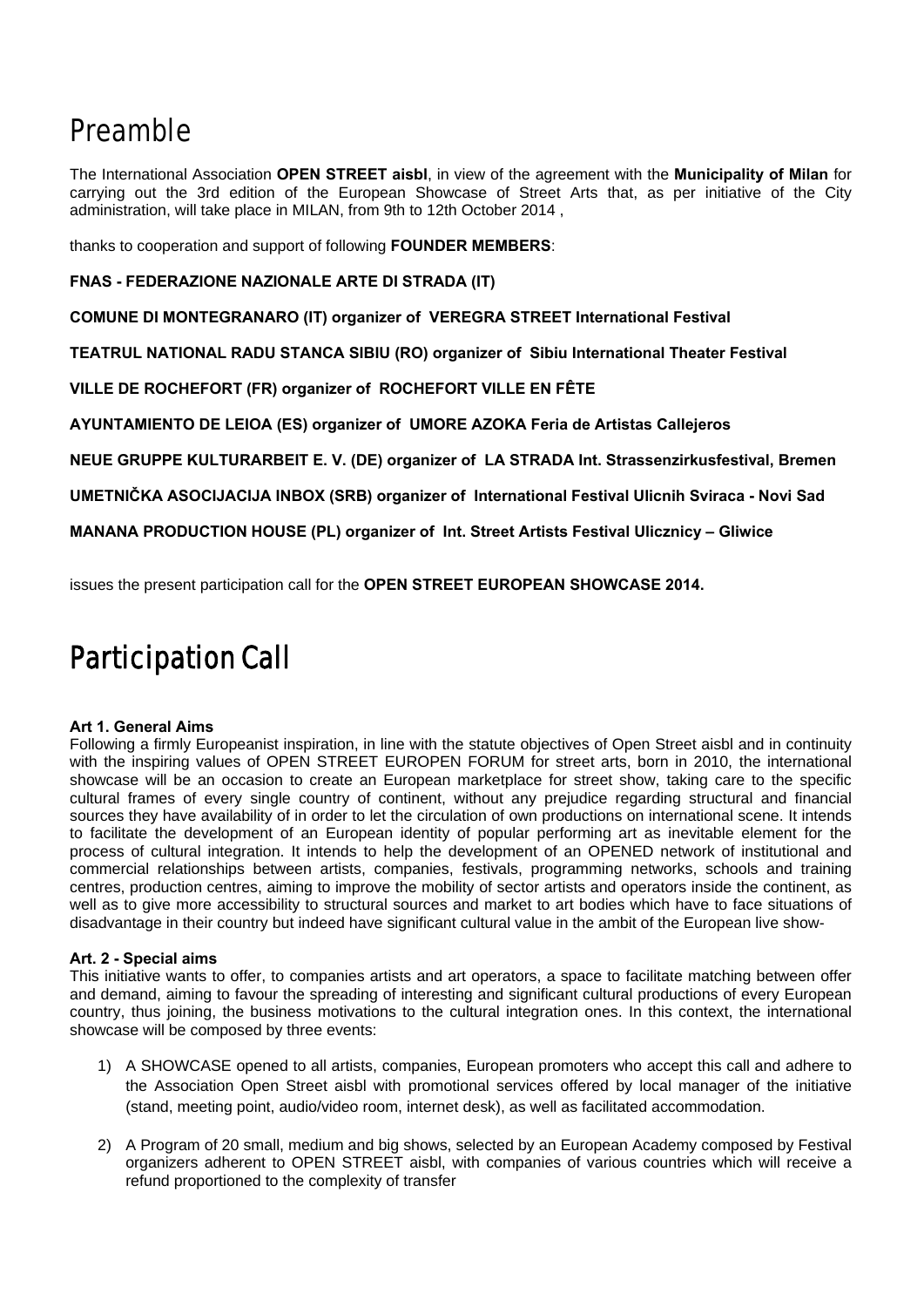3) A daily OPEN STAGE giving the opportunity to a limited number of artists and companies to perform (in addition to first 20 ranked) in front of a qualified audience of art operators. Priority will be given taking in consideration the higher ranks in phase of selection

## **Art. 3 - Requirements for participation**

All artists and companies resident in Europe or other continents, active in the sector of street arts, and being adherent to OPEN STREET aisbl may participate in the showcase. The participation to selections for the official showcase program is opened to artists and companies able to guarantee the regular tax/contribute status of own staffs for the day/days of participation. Companies selected for official program of previous showcase edition, are invited to participate with a new production. Productions selected for official program of previous showcase edition can participate to the Off section of showcase only. To showcase can adhere the Festival organizers seat on the European continent. All persons willing to participate to the international showcase (Festival organizers, art operators, artists and companies, will NECESSARILY have to register on the web platform on site www.openstreet.eu, thus adhering to the OPEN STREET aisbl and accepting its statute. Any request of participation formalized by other means will be automatically rejected by management. After registering, the second step will be the confirm of registration and the filling of showcase participation form, available in the registered area of same web platform. Following to the form filling, the management will advise modes and terms of participation. The subscription to OPEN STREET aisbl as adherent member costs  $\epsilon$  25,00 (same for solo artist, group or promoter/organizer)

## **Art. 4 - Matter of Cooperation**

The participants to the International showcase declare to have duly read the current call, to agree the inspiration, to wholly accept the contents, and to engage themselves in fulfilling the cooperation engagements expected by the adherents. In particular, the selected companies engage themselves to perform twice the show selected by the European Academy festival organizers, in location, date, mode and tech. equipment which will have necessarily ACCORDED with the organization management of showcase. The Festival organizers are engaged to watch the full program of showcase (at least one replica per selected company) as well as to insert in programme of next edition of their event, 1 show selected between shows selected for official programme of showcase and 1 show selected by show proposed by the other participating companies. In both cases companies must not be invited by festival organizer of their own country. The Festival organizers can candidate to be part of the Open Street European Academy that will be engaged in voting procedure for the selection of companies to be inserted in the official showcase programme. The acceptance of candidature will be deliberated by founder members of Open Street.

## **Art. 5 - Participation of Festival organizers and other European art operators.**

The showcase lodges at its own expenses the organizers of Festivals seated out of the Italian territory, who are associated to OPEN STREET aisbl, thus arranging buying of flight tickets, inner mobility, meals and hotels for whole duration of event, and up to full spending of available funds. Priority will be given to operators who demonstrated a convinced capacity of cooperation by inviting at their events some shows present at previous edition of showcase. Same will be done for other European organizers directly invited and in consideration of available sources. In total the management foresee to invite from 20 to 40 representatives of as many European festivals, and from 20 to 40 representatives of as many Italian Festivals To Italian festivals the showcases grants meals and accommodation for whole duration of initiative, at condition that the organizer body or art director be associated to OPEN STREET aisbl. Other organizers, representatives of private and public boards, syndicate associations, Italian and European operators of various kinds are allowed to participate prior adhesion to the OPEN STREET aisbl as indicated in Art. 3 of this call. The management can offer them a facilitated accommodation at cost of Euro 50,00/80,00 per day per person in hotel, adding (20 Euros for every single room surcharge) breakfast and two meals per day until expiring of rooms available. These operators will receive a pass for free access to all sections of showcase and shows, as any other member of Open Street aisbl. The mobility of operators not included in the group of invited is granted in the limit of availability. The subscription to the showcase must be done by festival organizers through the web platform on www.open-street.eu **NOT LATER THAN 31st august 2014**

## **Art. 6 – Participation of European companies and artists**

The showcases guests 20 groups (companies or solo artists) having been selected out of the participants, subscribed as per art. 8 of this call. To these companies the management grants a "refund token" proportioned to the complexity of transfer as per art. 9 of this call; furthermore, accommodation is granted to all members of companies (up to 2 nights in hotel, 2 breakfasts, 1 lunch and 2 dinners per member).

Performing in the Off Programme (out of official programme) of Showcase is permitted for a maximum number of productions which will be between 20 and 40. Priority will be given to artists and companies having obtained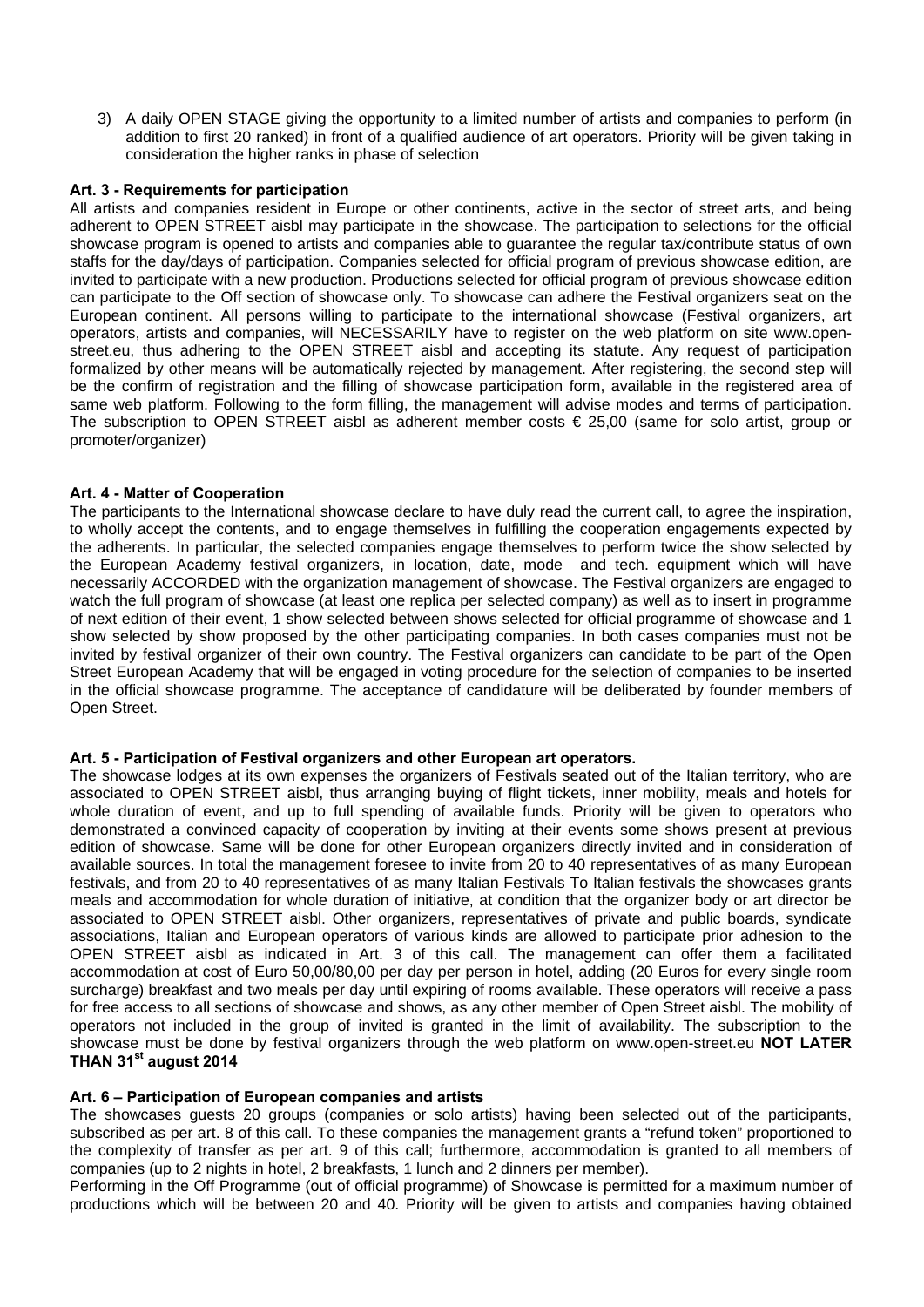highest ranks of interest in phase of selection, no matter to which show category they registered. Once priority of showcase desks will be granted to companies both of official programme and Off Section, the participation to showcase for all companies and artists not inserted in official programme, but willing to attend by use of the showcase desk, is allowed until termination of available spaces. The participation to showcase, by performance or desks, for all other companies and artists is subject to subscription to OPEN STREET aisbl as per art. 3 of this call. The management can offer a facilitated hospitality for a total cost of 50,00  $\in$  / 65,00  $\in$  per day per person (in hotel, including breakfast + 2 meals, with surcharge of  $\epsilon$  20,00 per day if single room is required, until termination of rooms available). All groups allowed to participate will have availability of a stand to rent for promotion purposes, to be booked by open-street.eu platform. Various stand dimensions and various facilities (desk, electric energy, expositors etc...) are available. Costs will be fixed by OPEN STREET aisbl in agreement with local showcase manager, within a range from a minimum of 50,00 € to a maximum of € 200,00 per day, depending on dimensions and facilities required.

## **Art. 7 – Procedure for participation of companies to official program selection**

Companies and artists willing to participate to selection for official program of showcase, once registered online on website www.open.street.eu and filled the participation form following the instructions, will have to insert (in their registered area) the sharing code (EMBED or IFRAME) for a video of show they want to propose. It must have a duration of 10 minutes at max. The insertion must be done **WITHIN THE 24TH AUGUST 2014.** After this closing date it will not be possible to upload further video and information on web system. The website www.openstreet.eu does not allow in any way the upload of videos, and it is settled only for insertion of link to videos already existing on main video sharing websites (youtube, googlevideo, dailymotion, vimeo ect…). The participation to selection with more than 1 show per company or artist is not permitted.

## **Art. 8 – Selection procedure of companies invited in the official program**

The Festival organizers members of Open Street can apply to be part of the European Academy of Open Street, that will commit to carry out the voting procedures for the selection of companies that will be included in the official program. The acceptance of the application will be deliberated by the founding members of OPEN STREET aisbl The selection will be made by online voting procedure an will be based on evaluations of videos that the companies have entered into the computer platform of site **www.open-street.eu**. The artistic proposals presented by the video will be divided into different sections of the competition, depending on the number of artists and cachet of the show. It will be privileged the selection of shows from different countries of origin. In particular sections of the competition will be:

**OneManShow:** performances proposed by a single artist with minimal use of audio-lights equipments. The cachet of shows offered in this section of competition can vary from a minimum of 400  $\in$  to a maximum of 700  $\in$ **Small Companies:** shows proposed by these groups consist of a minimum of two up to a maximum of four artists, with no excessive use of audio highlights. Within this section of competition three categories of shows are included, depending on cachet: **Very Small:** cachet between 600 and 900 €, **Small:** between 900 and 1.500 €, **Over Small: between 1.500 and 2.000 €.** 

**Medium Events:** shows proposed by companies having from 5 to 10 artists, and tech. requirements to be agreed with the organizer. This section is split in 4 categories of shows: **Nearly Medium:** between 1.800 and 2.300 €, **Medium:** between 2.300 and 3.000 €, **Over Medium:** between 3.000 and 3.800 €, **Nearly Big:** between 3.800 and 5.000 €.

The scores awarded by the European Academy to video of companies, will define 6 proposals with the highest scores in the section OneManShow, 10 proposals with the highest scores in Section Small Companies (including 4 in the Very Small category, 3 in Small category, 3 in category Over Small), and 4 proposals with the highest score in the medium category events (1 for each of the four categories of this section). The votes assigned by members of the jury evaluation will be brought to the calculation of average for the final score (in tenths) with a decrease equal to 1 / 3 of the votes expressed, multiplied by the coefficient of participation of the country where the show was produced (coefficient  $=$  number of shows from a particular country / total of show participating to showcase). In this way the selection will take account of the geographical origin of the shows and the opportunity for a company to be selected will be facilitated in case the country production is poorly represented among the participants in the showcase. Instead, the reviews for shows of countries which will attend the showcase massively, will be revised slightly downward. The evaluation of videos will start upon first video insertions (allowed from release date of this call) by adhering festivals not later than **1ST SEPTEMBER 2014.** On site open-street.eu it will visible the list of eight categories of competition with the top 10 rated proposals, updated in real time. The list will be published on **2ND SEPTEMBER 2014** and it will have value of official response to applications.

## **Art. 9 - Criteria for determining the value of attendance token for selected companies**

The shows selected will be eligible for attendance in reimbursement (partial or total) costs incurred for attending the showcase. Its amount will be defined depending on the complexity of the transfer of the artist or company and amount of km between the place of departure and the city of Milano (Italy) and the category for the competition will account for this. For an average trip distance (2500 km round trip) the value of participation fees for different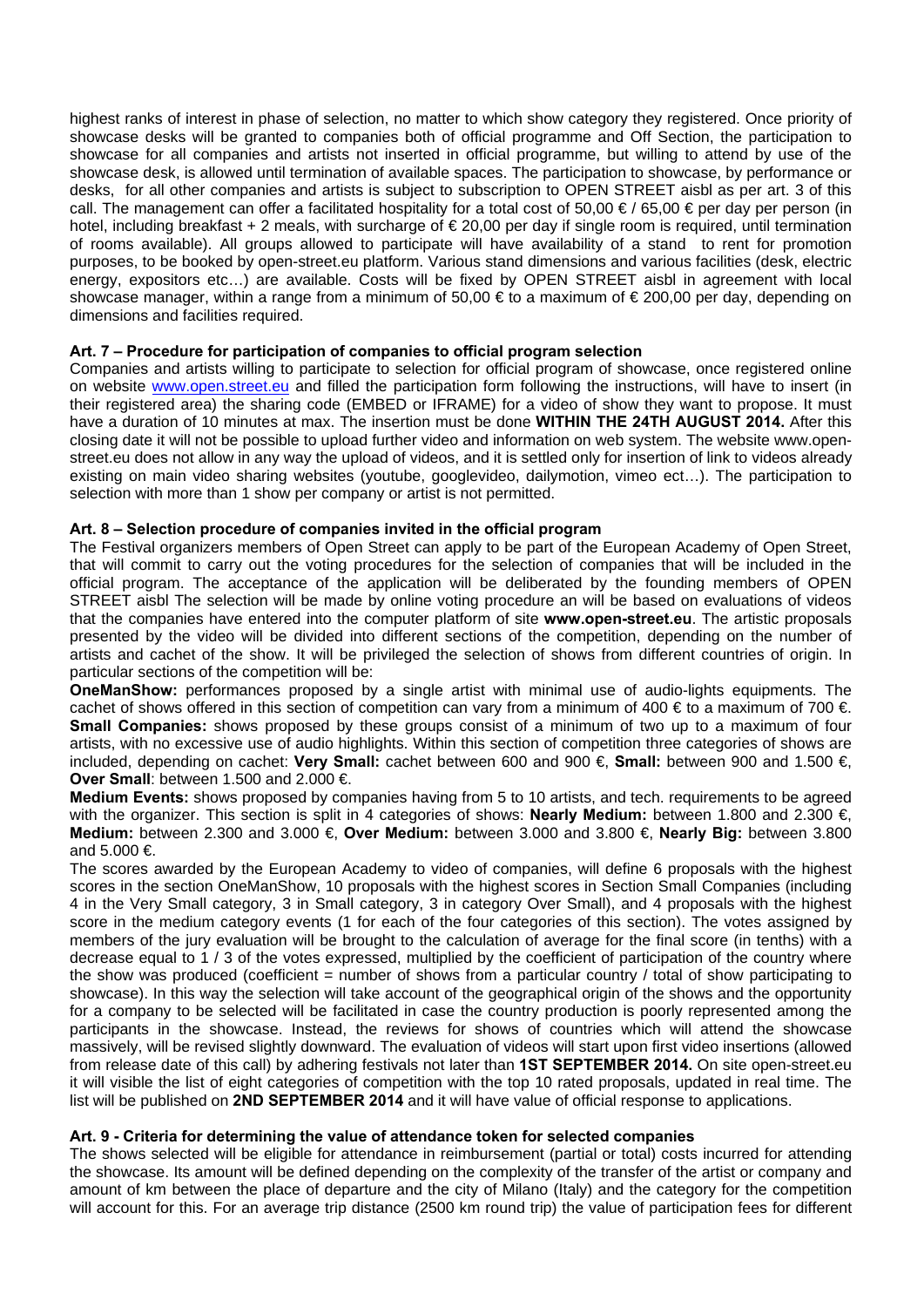categories of competition will be determined through an integration to this call, consequent to the agreement with Municipality of Milano, depending on budget available and based on following ranges:

OneManShow from € 300 to € 400 Very Small from € 400 to € 700 Small from  $\text{\textsterling}500$  to  $\text{\textsterling}1.000$ Over Small from€ 600 to € 1.200 Nearly Medium from  $\in$  700 to  $\in$  1.500 Medium from € 800 to € 1.800 Over Medium from € 800 to € 1.800 Nearly Big from  $\text{\ensuremath{\in}} 1000$  to  $\text{\ensuremath{\in}} 2.000$ 

On others mileage other than average, the reimbursement is calculated on the basis of a coefficient of distance: reimbursement = reimbursement on average distance x coefficient of distance Any changes in the value of reimbursement depending on the distance coefficient will be applied until all available resources. The coefficient of distance is calculated as follows: Coefficient = km travel distance  $/ 2,500 + ((1 - (Km \text{ of trip}/2.500)) / 2)$ 

## **Art. 10 – Performing of shows selected in the showcase**

The shows selected for the official of showcase will take on 9th, 10th, 11th, 12th October 2014, according to a program that will be prepared by the management organization. In the event that the company selected is not available for the chosen date of presentation, we will proceed to convene the first ruled in other competing proposals in the same category. The artist or company selected must reach the seat of performance by their own means. The performing site will be identified by the organizational management of the event, in the ambit of Milano city centre. The locations will be mainly outdoor. Only in the case of evident inability of the company to perform outdoors or in case rain, we will staging the show in covered or indoor spaces. The organization expects a huge attendance of audience, but this will not have to affect the view of shows by participant operators, in order to create the most appropriate and suitable conditions for show performing. The most demanding technical requirements will necessarily be agreed between the company and the organizational management. The total supply of audio and lighting equipment for these shows will be indicated by means of a supplement to this call, following the agreement with the Municipality of Milan, depending on the available budget, and will not be increased unless the companies can provide some additional material. Each company selected for the official program is requested to perform two replicas of show (in the same place, with at least 1 hour interval) unless motivated impediment arising from the characteristics of the show, endorsed by the OPEN STREET European Academy, the body the company was selected by.

#### **Art. 11 – Open Stage**

30 artists or companies not selected for official program, with priority for best evaluations obtained in phase of selections (no matter to which show category they belong to), will have the opportunity to use a stage or different venue for two performances (max 30 minutes duration), in front of audience of participating art operators. The sound and lights equipment for these shows will be detailed by an integration to this call, consequent to the agreement with the Municipality of Milano, depending on budget available and will not be increased unless the companies can provide some additional material. Any other technical requirement of the show is borne by the company. Each company selected for the OFF program is requested to perform two replicas of show (in the same place, with at least 1 hour interval) unless motivated impediment arising from the characteristics of the show, endorsed by the OPEN STREET European Academy. On the basis of bookings received, the final line-up of Off performances will be compiled and disseminated by the management organization prior to showcase opening

#### **Art. 12 - Criteria for participation of selected shows to Network festivals**

The organizers of the festival adherent to OPEN STREET aisbl, having to fulfil the commitments mentioned in Art. 4 of this contract, agree to host the selected shows in their festivals respecting the price range of the category in which the shows have registered. The definition of cachet may be subject to negotiation between the parties, provided the minimum and maximum are observed. Any agreement for carrying out most days of the show can be taken in lump sum, provided that the proposal is interesting for company. Likewise, it must be agreed to reimburse travel expenses with a minimum of 0.20  $\epsilon$ /km and a maximum of 0.50  $\epsilon$ /km, whereas the journey of a single vehicle is considered roundtrip from the headquarters of the company to place of performing. The accommodation will always be provided by the organizer. Except in cases of bargaining agreement between parties, the company cannot ask to the organizer a cachet higher than the highest ceiling of category in which it is registered. This behaviour automatically determines the possibility of recession by the organizer and the exclusion of company participating to the showcase, as well as exclusion from future editions. The performing date will be defined by the organizer. If company is not available for date requested, or an economic agreement is not found, the organizer, subject to the organization's commitment to respect minimal and ceilings fees, may invite another